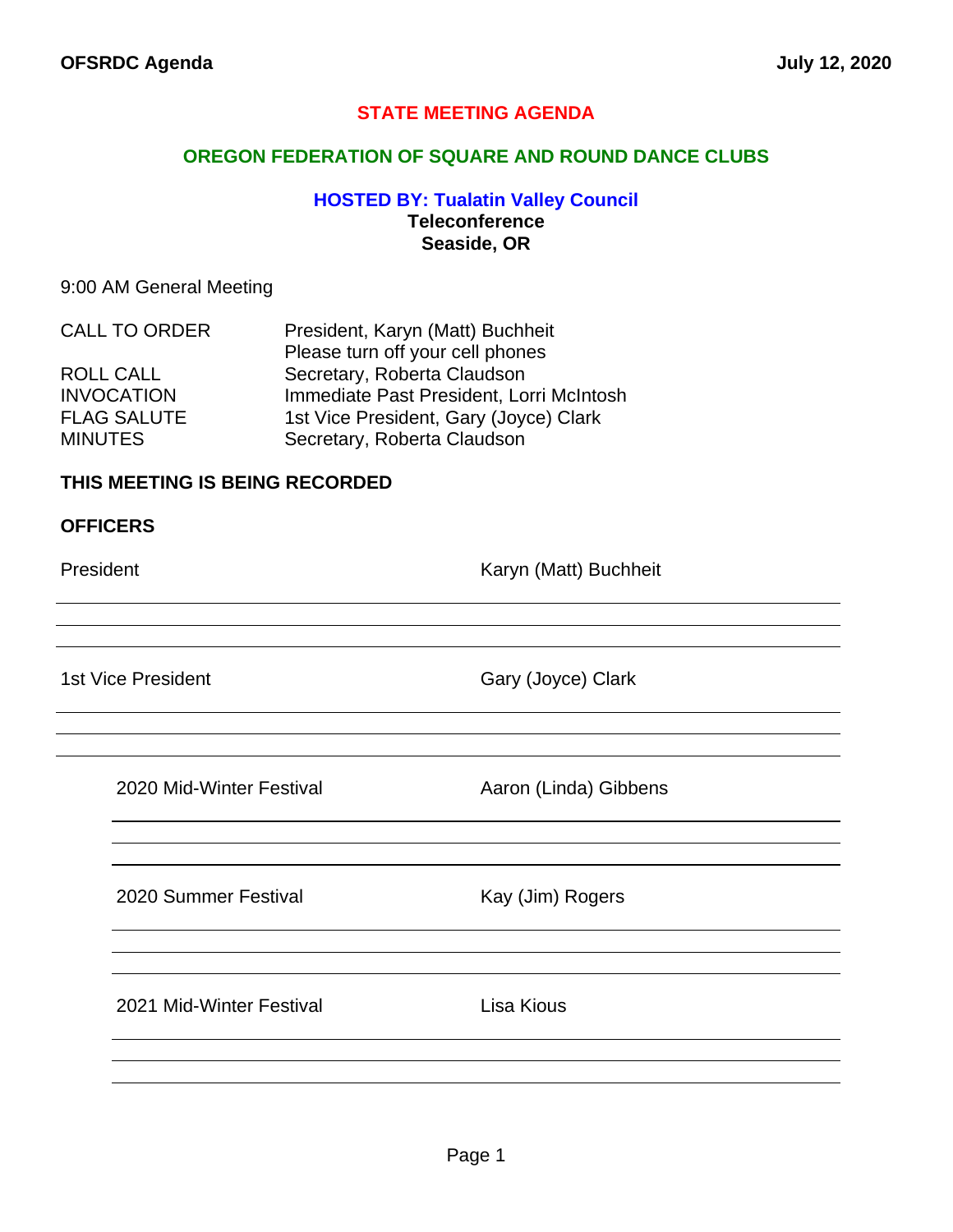|                  | <b>Oregon Federation News</b> | Tim (Kathy) Roberts    |  |
|------------------|-------------------------------|------------------------|--|
|                  |                               |                        |  |
|                  | 2nd Vice President            | Tim Keck (Tami Helms)  |  |
| Secretary        |                               | Roberta Claudson       |  |
| <b>Treasurer</b> |                               | Marilyn (Ron) Schmit   |  |
| Membership       |                               | <b>Denny Fullerton</b> |  |
|                  | Insurance                     | Marilyn (Ron) Schmit   |  |
|                  | <b>Past President</b>         | Lorri McIntosh         |  |
|                  | <b>APPOINTED OFFICERS</b>     |                        |  |
|                  | Parliamentatian               | Tim (Kathy) Roberts    |  |
|                  |                               |                        |  |
|                  | <b>Education/Publicity</b>    | Kathy (Tim) Roberts    |  |
|                  |                               |                        |  |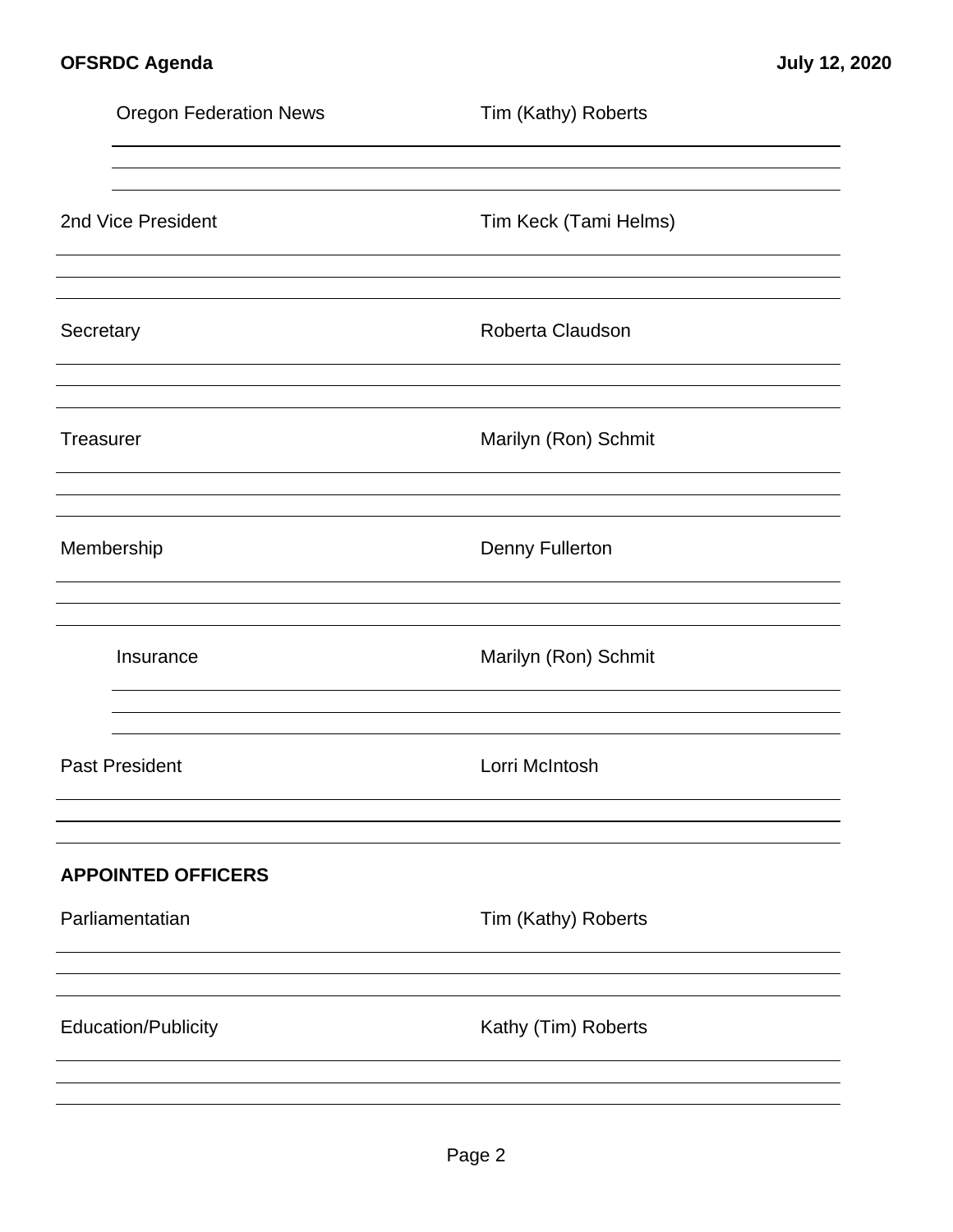| Historian                   | Marilyn (Ron) Schmit        |
|-----------------------------|-----------------------------|
| <b>COMMITTEE CHAIRS</b>     |                             |
| <b>BMI/ASCAP</b>            | <b>Ralph Lambert</b>        |
| <b>Youth Activities</b>     | <b>Thomas Buchheit</b>      |
| <b>ORDTA</b>                | Tami Helms (Tim Keck)       |
| <b>Round Dance Sreening</b> | Tami Helms (Tim Keck)       |
| <b>Caller Liaison</b>       | Terry Halley (Betty Chipps) |
| Webmaster                   | Tim (Kathy) Roberts         |
| <b>State Fair</b>           | Marilyn (Ron) Schmit        |
| <b>Background Check</b>     | Tim (Kathy) Roberts         |
|                             |                             |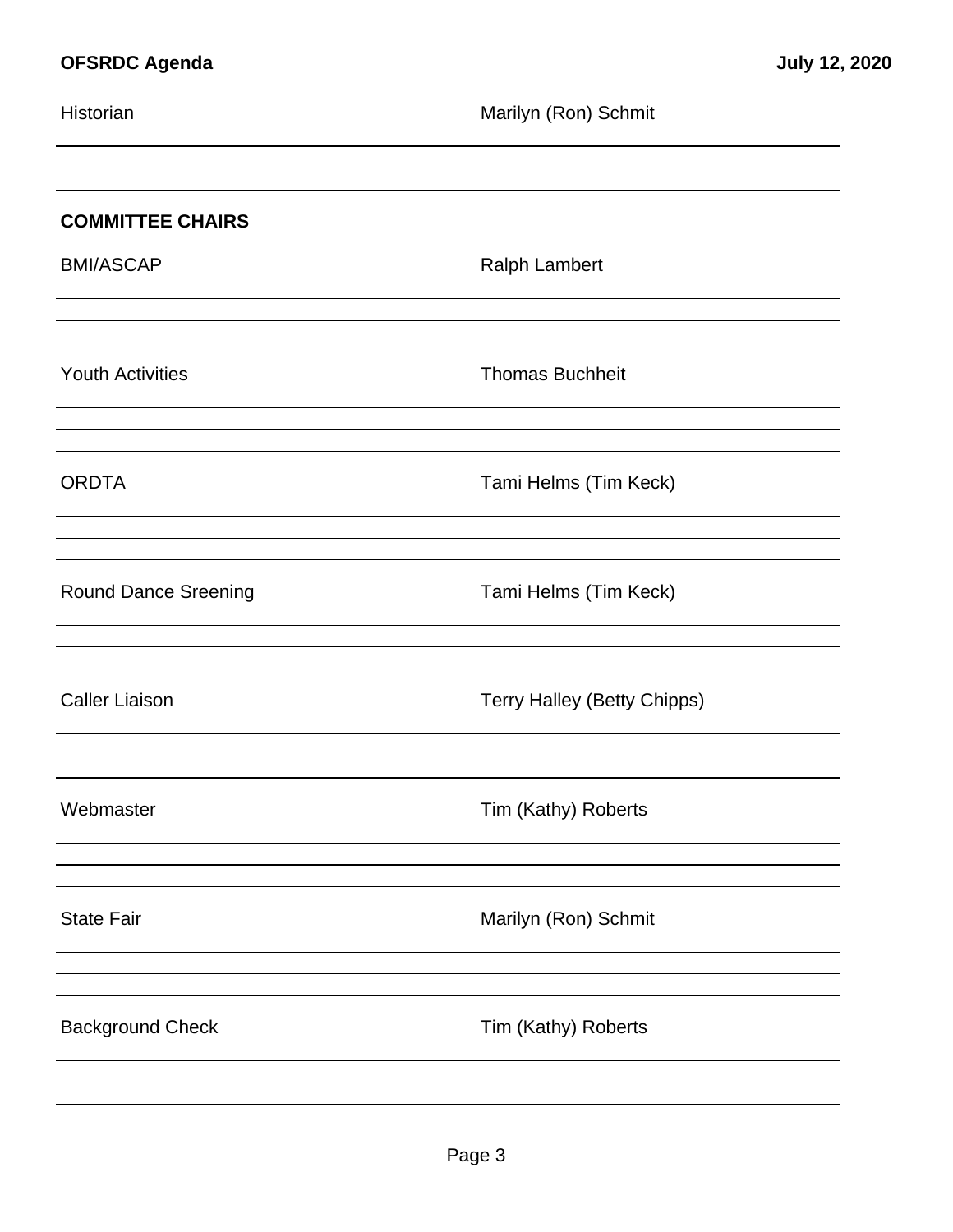# **OFSRDC Agenda July 12, 2020**

## **OLD BUSINESS**

| А.                            | Update 2021 Summer Festival status |                        |  |  |  |
|-------------------------------|------------------------------------|------------------------|--|--|--|
|                               |                                    |                        |  |  |  |
| <b>B.</b>                     |                                    |                        |  |  |  |
|                               |                                    |                        |  |  |  |
| <b>RECESS</b>                 |                                    |                        |  |  |  |
| <b>NEW BUSINESS</b>           |                                    |                        |  |  |  |
| А.                            |                                    |                        |  |  |  |
|                               |                                    |                        |  |  |  |
| <b>DELEGATES</b>              |                                    |                        |  |  |  |
| <b>Blue Mountains Council</b> |                                    | David (Sally) Stutzman |  |  |  |
|                               |                                    |                        |  |  |  |
| <b>Central Oregon Council</b> |                                    | Mark McDonald          |  |  |  |
|                               |                                    |                        |  |  |  |
| <b>Emerald Empire Council</b> |                                    | Zola (Ray) Jones       |  |  |  |
|                               |                                    |                        |  |  |  |
| Interstate Highlanders        |                                    | Cece (Sarge) Glidewell |  |  |  |
|                               |                                    |                        |  |  |  |
| Mid-Willamette Area           |                                    | Julia Buchheit         |  |  |  |
|                               |                                    |                        |  |  |  |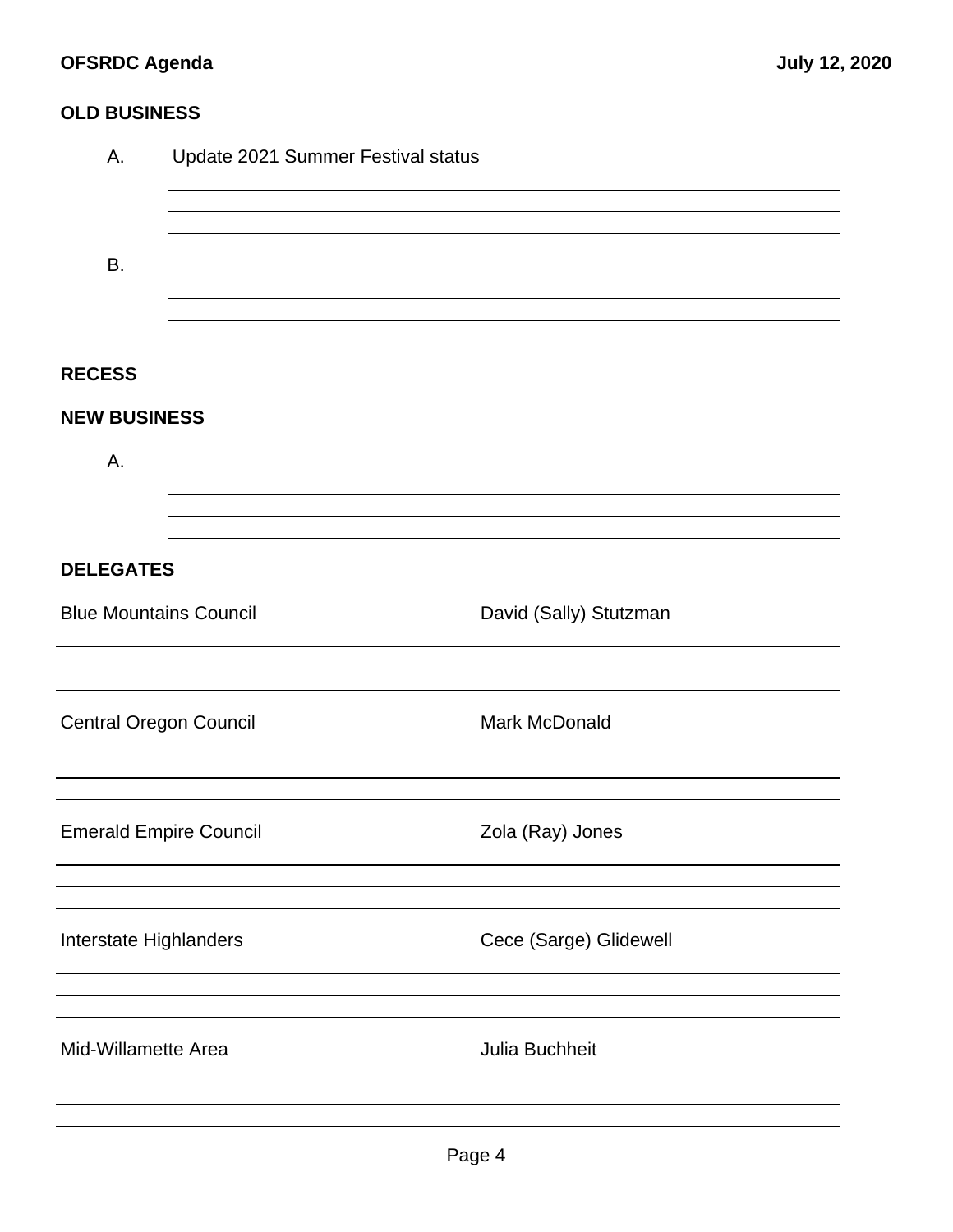## **OFSRDC Agenda July 12, 2020**

| <b>Portland Area Council</b>       | <b>Betty Chipps</b>  |  |  |  |  |
|------------------------------------|----------------------|--|--|--|--|
|                                    |                      |  |  |  |  |
| Rogue-Sis-Q Council                | <b>Blake Smith</b>   |  |  |  |  |
|                                    |                      |  |  |  |  |
| South Coast Council                | Pat (Cherie) Cox     |  |  |  |  |
|                                    |                      |  |  |  |  |
| <b>Tualatin Valley Council</b>     | Josie Rosenbury      |  |  |  |  |
|                                    |                      |  |  |  |  |
| Umpqua Area Council                | <b>Gabriel Smith</b> |  |  |  |  |
|                                    |                      |  |  |  |  |
| <b>ACTIVE GOODWILL AMBASSADORS</b> |                      |  |  |  |  |
| Lee & Barbi Ashwill                |                      |  |  |  |  |
|                                    |                      |  |  |  |  |
| Rikki Lobato                       |                      |  |  |  |  |
|                                    |                      |  |  |  |  |
|                                    |                      |  |  |  |  |
| <b>GOOD OF THE ORDER</b>           |                      |  |  |  |  |

# **NEXT SCHEDULED MEETING**

Sunday, September 20, 2020, 9:00 AM Kinton Grange **Beaverton**